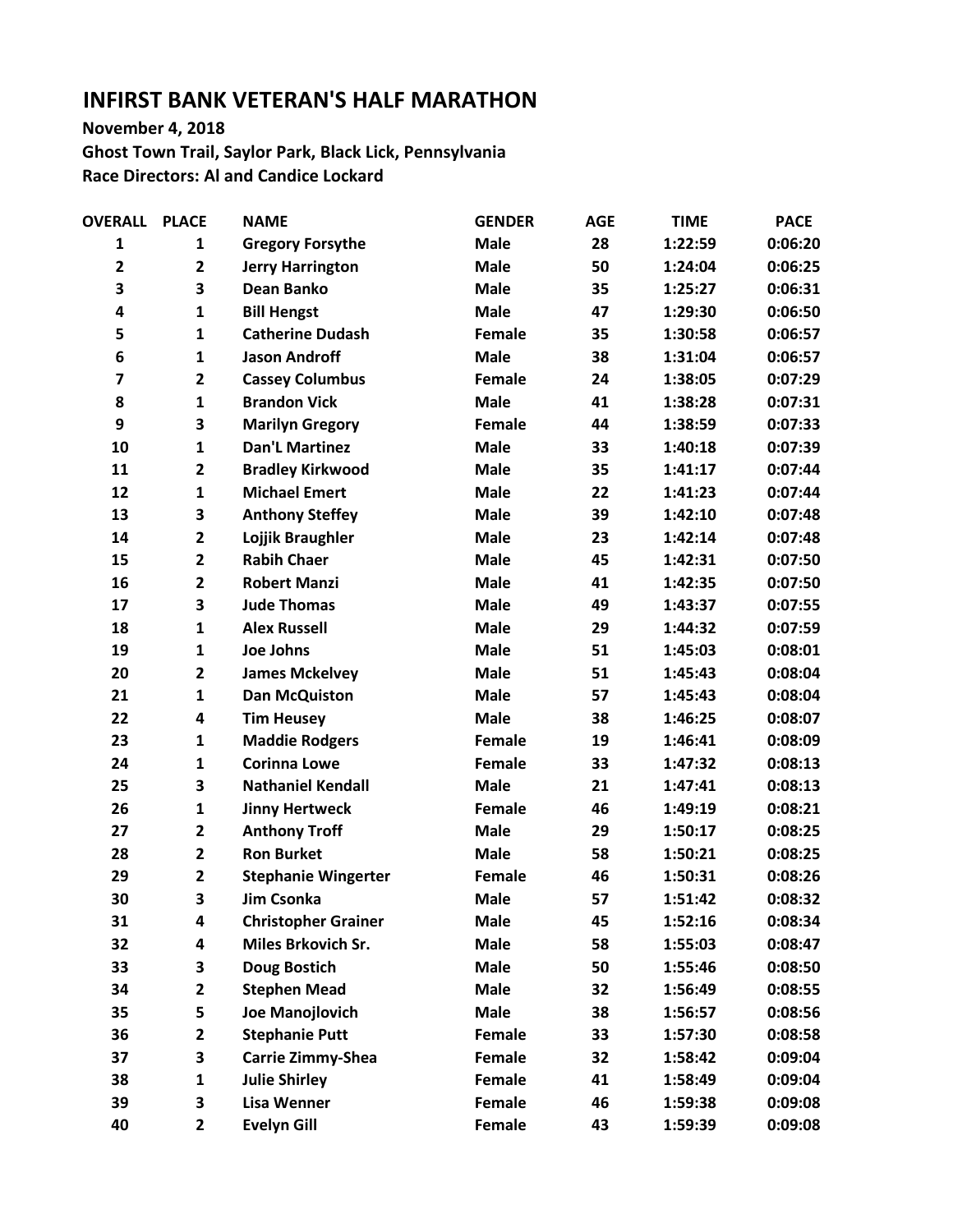| <b>OVERALL</b> | <b>PLACE</b>            | <b>NAME</b>              | <b>GENDER</b> | <b>AGE</b> | <b>TIME</b> | <b>PACE</b> |
|----------------|-------------------------|--------------------------|---------------|------------|-------------|-------------|
| 41             | $\mathbf{1}$            | <b>Jamie Emert</b>       | Female        | 25         | 1:59:56     | 0:09:09     |
| 42             | $\mathbf{1}$            | <b>Bill Serafin</b>      | <b>Male</b>   | 69         | 2:00:00     | 0:09:10     |
| 43             | 4                       | <b>Pedro Torrez</b>      | <b>Male</b>   | 24         | 2:01:36     | 0:09:17     |
| 44             | 3                       | <b>Matt Arthurs</b>      | <b>Male</b>   | 25         | 2:02:02     | 0:09:19     |
| 45             | 4                       | <b>Frank Wei</b>         | <b>Male</b>   | 50         | 2:02:36     | 0:09:22     |
| 46             | $\mathbf{1}$            | <b>Tyler Martin</b>      | <b>Male</b>   | 16         | 2:03:18     | 0:09:25     |
| 47             | $\overline{\mathbf{2}}$ | <b>Clayton Anderson</b>  | <b>Male</b>   | 16         | 2:03:19     | 0:09:25     |
| 48             | 3                       | Cooper Cernuska          | <b>Male</b>   | 15         | 2:03:20     | 0:09:25     |
| 49             | $\overline{2}$          | <b>Brianna Walker</b>    | Female        | 29         | 2:03:27     | 0:09:25     |
| 50             | $\mathbf{1}$            | <b>John Pryde</b>        | <b>Male</b>   | 64         | 2:04:52     | 0:09:32     |
| 51             | 3                       | <b>Nolan Diestro</b>     | <b>Male</b>   | 41         | 2:06:24     | 0:09:39     |
| 52             | 5                       | <b>Peter Gokey</b>       | <b>Male</b>   | 49         | 2:07:26     | 0:09:44     |
| 53             | 3                       | <b>Kerry Flynn</b>       | Female        | 29         | 2:07:48     | 0:09:45     |
| 54             | 6                       | <b>Robert McGovern</b>   | <b>Male</b>   | 35         | 2:07:48     | 0:09:45     |
| 55             | 3                       | <b>Patrick Hepner</b>    | <b>Male</b>   | 34         | 2:08:22     | 0:09:48     |
| 56             | 4                       | <b>Callie Burnstein</b>  | Female        | 32         | 2:09:14     | 0:09:52     |
| 57             | 6                       | <b>Terry Brown</b>       | <b>Male</b>   | 45         | 2:09:16     | 0:09:52     |
| 58             | $\mathbf{1}$            | <b>Wendy Banfield</b>    | Female        | 38         | 2:09:31     | 0:09:53     |
| 59             | $\overline{\mathbf{z}}$ | <b>Jason Young</b>       | <b>Male</b>   | 49         | 2:09:48     | 0:09:55     |
| 60             | 4                       | Dani Skolnekovich        | Female        | 25         | 2:09:50     | 0:09:55     |
| 61             | 5                       | <b>Heather Frayvolt</b>  | Female        | 31         | 2:10:06     | 0:09:56     |
| 62             | 6                       | <b>Lisa Kiser</b>        | Female        | 34         | 2:10:17     | 0:09:57     |
| 63             | 5                       | <b>Patrick Scanlon</b>   | <b>Male</b>   | 59         | 2:10:31     | 0:09:58     |
| 64             | $\overline{\mathbf{2}}$ | Kensy Lewandowski        | Female        | 37         | 2:12:00     | 0:10:05     |
| 65             | 3                       | <b>Erin Hepfl</b>        | Female        | 38         | 2:12:03     | 0:10:05     |
| 66             | 8                       | <b>Oliver Herndon</b>    | <b>Male</b>   | 47         | 2:12:05     | 0:10:05     |
| 67             | 4                       | <b>Shaun Donald</b>      | <b>Male</b>   | 34         | 2:12:07     | 0:10:05     |
| 68             | 5                       | <b>Andrew Ryan</b>       | <b>Male</b>   | 30         | 2:13:21     | 0:10:11     |
| 69             | $\mathbf{1}$            | <b>William Stroup</b>    | <b>Male</b>   | 71         | 2:13:33     | 0:10:12     |
| 70             | $\overline{2}$          | <b>Paige Mcmullen</b>    | Female        | 16         | 2:13:34     | 0:10:12     |
| 71             | 3                       | <b>Elizabeth Sopata</b>  | Female        | 16         | 2:13:34     | 0:10:12     |
| 72             | 9                       | <b>Brian Giachetti</b>   | <b>Male</b>   | 48         | 2:13:48     | 0:10:13     |
| 73             | 4                       | <b>Brian Croftcheck</b>  | <b>Male</b>   | 43         | 2:13:46     | 0:10:13     |
| 74             | 3                       | <b>Debra Geisel</b>      | Female        | 40         | 2:13:50     | 0:10:13     |
| 75             | $\overline{\mathbf{z}}$ | <b>Scott Valazak</b>     | <b>Male</b>   | 38         | 2:13:51     | 0:10:13     |
| 76             | 4                       | Dianna Kinnard           | Female        | 37         | 2:14:07     | 0:10:14     |
| 77             | 5                       | <b>Meggan Lippert</b>    | Female        | 27         | 2:15:04     | 0:10:19     |
| 78             | 5                       | <b>Leslie Bradley</b>    | Female        | 39         | 2:16:31     | 0:10:25     |
| 79             | 4                       | <b>Alex Pearse</b>       | <b>Male</b>   | 28         | 2:16:37     | 0:10:26     |
| 80             | 6                       | <b>Kelly Dumm</b>        | Female        | 39         | 2:18:14     | 0:10:33     |
| 81             | 6                       | <b>Lucas Hickey</b>      | <b>Male</b>   | 34         | 2:18:25     | 0:10:34     |
| 82             | 5                       | <b>Machel Drahnak</b>    | <b>Male</b>   | 44         | 2:18:48     | 0:10:36     |
| 83             | 4                       | <b>Erin Hubbard</b>      | Female        | 41         | 2:19:13     | 0:10:38     |
| 84             | $\overline{\mathbf{z}}$ | <b>Elizabeth Clinger</b> | Female        | 36         | 2:20:53     | 0:10:45     |
| 85             | 5                       | <b>Anthony Briscoe</b>   | <b>Male</b>   | 24         | 2:21:04     | 0:10:46     |
| 86             | 5                       | <b>Julie Williams</b>    | Female        | 42         | 2:22:56     | 0:10:55     |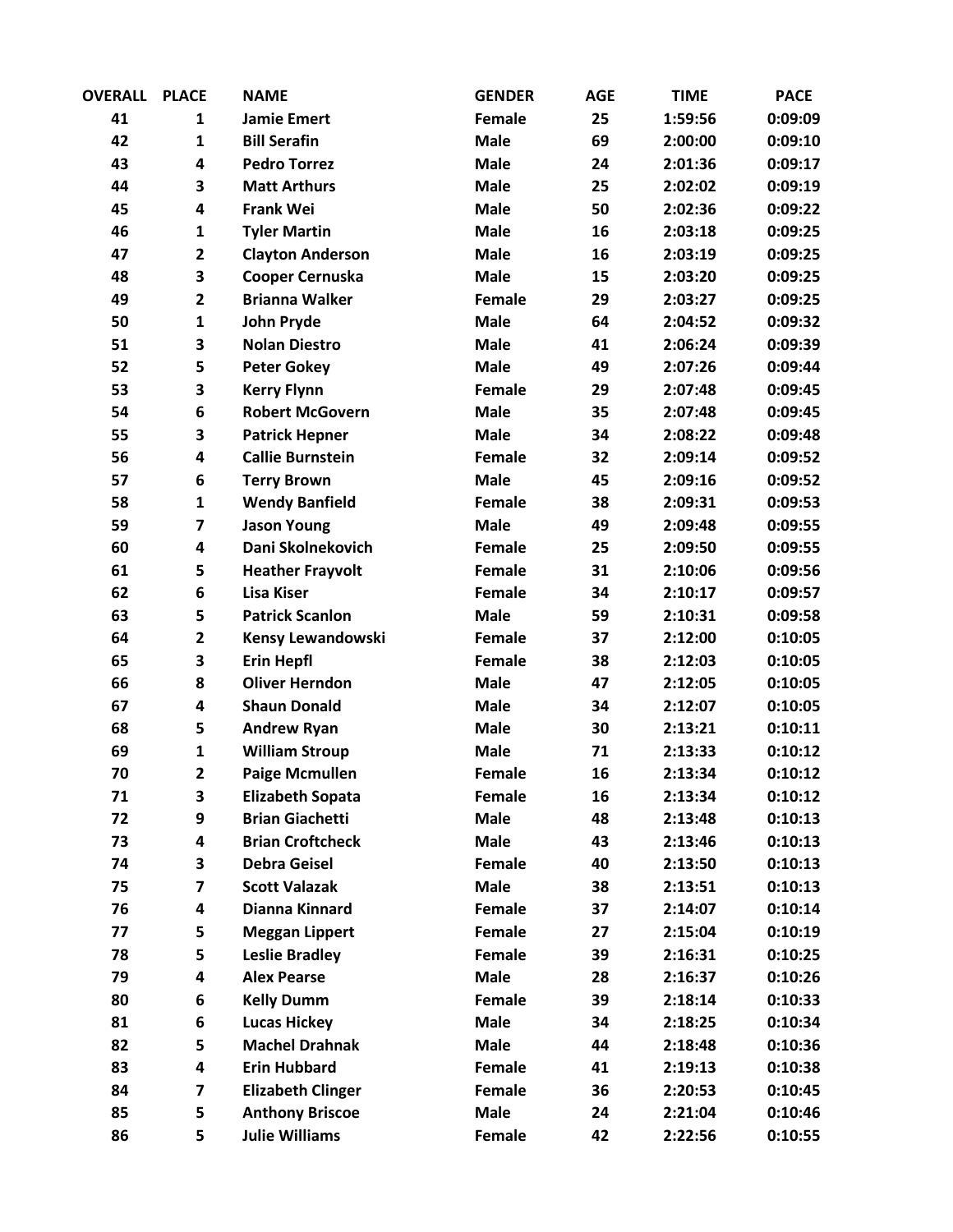| <b>OVERALL</b> | <b>PLACE</b>            | <b>NAME</b>               | <b>GENDER</b> | <b>AGE</b> | <b>TIME</b> | <b>PACE</b> |
|----------------|-------------------------|---------------------------|---------------|------------|-------------|-------------|
| 89             | 6                       | <b>George Romanish</b>    | <b>Male</b>   | 56         | 2:24:34     | 0:11:02     |
| 90             | 8                       | <b>Beth Healy</b>         | Female        | 36         | 2:25:32     | 0:11:07     |
| 91             | $\overline{\mathbf{z}}$ | <b>Faith Bellinger</b>    | Female        | 33         | 2:26:02     | 0:11:09     |
| 92             | $\mathbf{1}$            | <b>Leah Dever</b>         | <b>Female</b> | 66         | 2:26:13     | 0:11:10     |
| 93             | $\overline{2}$          | <b>Ed Hlebechuk</b>       | <b>Male</b>   | 62         | 2:26:35     | 0:11:11     |
| 94             | 6                       | Lee Ann Tilghman          | Female        | 42         | 2:28:12     | 0:11:19     |
| 95             | 3                       | <b>Ron Orr</b>            | <b>Male</b>   | 63         | 2:28:14     | 0:11:19     |
| 96             | 10                      | <b>Dane Magoon</b>        | <b>Male</b>   | 49         | 2:29:54     | 0:11:27     |
| 97             | $\mathbf{1}$            | <b>Samantha Peer</b>      | Female        | 24         | 2:31:36     | 0:11:34     |
| 98             | 6                       | <b>Buzz Deckard</b>       | <b>Male</b>   | 41         | 2:32:22     | 0:11:38     |
| 99             | $\overline{2}$          | <b>Paul Upson</b>         | <b>Male</b>   | 74         | 2:33:01     | 0:11:41     |
| 100            | 5                       | <b>Scott Bowman</b>       | <b>Male</b>   | 53         | 2:33:37     | 0:11:44     |
| 101            | $\mathbf{1}$            | <b>Susanna Schaum</b>     | Female        | 52         | 2:33:51     | 0:11:45     |
| 102            | 6                       | <b>Jennifer Szuminsky</b> | Female        | 28         | 2:33:54     | 0:11:45     |
| 103            | 4                       | Laura Hudock              | Female        | 45         | 2:33:56     | 0:11:45     |
| 104            | $\overline{\mathbf{c}}$ | <b>Peg Harper</b>         | Female        | 52         | 2:35:33     | 0:11:52     |
| 105            | $\overline{\mathbf{c}}$ | <b>Robert Walker</b>      | <b>Male</b>   | 67         | 2:37:36     | 0:12:02     |
| 106            | $\overline{\mathbf{2}}$ | <b>Nicole Reindel</b>     | Female        | 23         | 2:38:19     | 0:12:05     |
| 107            | $\overline{2}$          | <b>Rebecca Gannon</b>     | Female        | 66         | 2:38:32     | 0:12:06     |
| 108            | $\overline{\mathbf{z}}$ | <b>Brian Dumm</b>         | <b>Male</b>   | 41         | 2:38:37     | 0:12:06     |
| 109            | 5                       | <b>Sharon Roach</b>       | Female        | 49         | 2:40:00     | 0:12:13     |
| 110            | 8                       | <b>Charles Deckard</b>    | <b>Male</b>   | 36         | 2:40:22     | 0:12:15     |
| 111            | 3                       | Sonya Mylin               | Female        | 52         | 2:40:36     | 0:12:16     |
| 112            | 11                      | <b>Adam Clawson</b>       | <b>Male</b>   | 48         | 2:41:14     | 0:12:18     |
| 113            | 3                       | <b>Linda Pilipovich</b>   | Female        | 68         | 2:41:18     | 0:12:19     |
| 114            | $\mathbf{1}$            | <b>Yvonne Kunz</b>        | Female        | 58         | 2:42:20     | 0:12:24     |
| 115            | $\overline{\mathbf{z}}$ | <b>Michael Unger</b>      | <b>Male</b>   | 56         | 2:46:31     | 0:12:43     |
| 116            | 8                       | <b>Katie Donald</b>       | Female        | 31         | 2:46:53     | 0:12:44     |
| 117            | $\overline{\mathbf{z}}$ | <b>Anne Pinsoneault</b>   | Female        | 26         | 2:47:53     | 0:12:49     |
| 118            | 8                       | <b>Robin Pinsoneault</b>  | Female        | 28         | 2:47:55     | 0:12:49     |
| 119            | 4                       | <b>Christie Orlosky</b>   | Female        | 54         | 2:48:56     | 0:12:54     |
| 120            | 9                       | <b>Misty Wilson</b>       | Female        | 36         | 3:03:39     | 0:14:01     |
| 121            | $\overline{\mathbf{c}}$ | <b>Joyce Walker</b>       | Female        | 57         | 3:06:03     | 0:14:12     |
| 122            | 3                       | <b>Emily Ellerbrock</b>   | Female        | 22         | 3:06:27     | 0:14:14     |
| 123            | 10                      | <b>Nettie Albohali</b>    | Female        | 35         | 3:15:10     | 0:14:54     |
| 124            | 11                      | <b>Alena Gourley</b>      | Female        | 37         | 3:15:11     | 0:14:54     |
| 125            | 5                       | <b>Kristie Meisinger</b>  | Female        | 51         | 3:18:24     | 0:15:09     |
| 126            | 8                       | <b>Mike Riggenbach</b>    | <b>Male</b>   | 57         | 3:25:25     | 0:15:41     |
| 127            | 3                       | <b>Karen King</b>         | Female        | 56         | 3:29:19     | 0:15:59     |
| 128            | $\mathbf{1}$            | <b>Don Taylor</b>         | <b>Male</b>   | 87         | 3:35:39     | 0:16:28     |
| 129            | 6                       | <b>Sheera Beitzel</b>     | Female        | 54         | 3:42:17     | 0:16:58     |
| 130            | 7                       | Debra Hershberger         | Female        | 50         | 3:42:17     | 0:16:58     |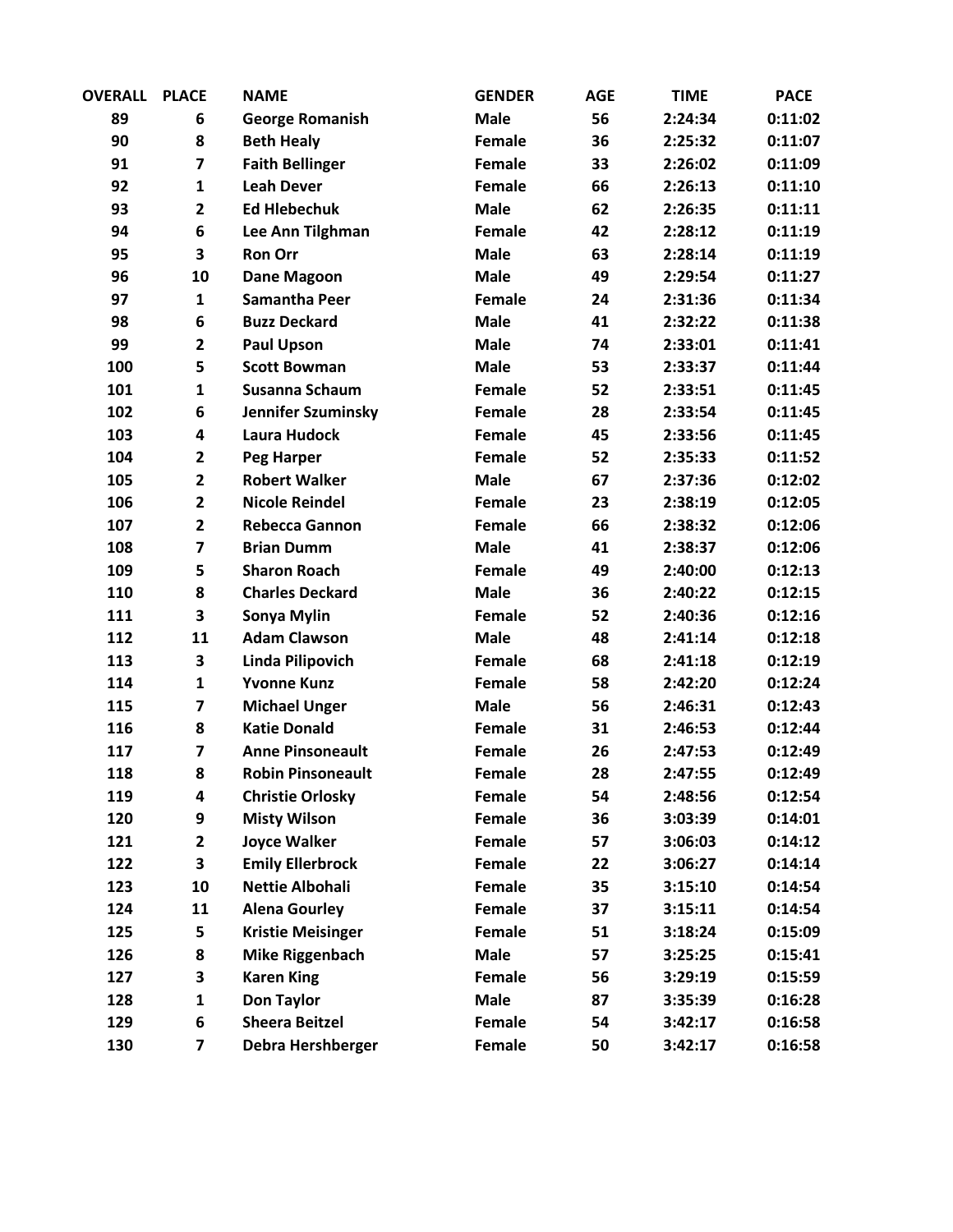| <b>OVERALL</b>                  | <b>PLACE</b>            | <b>NAME</b>                       | <b>GENDER</b> | <b>AGE</b> | <b>TIME</b> | <b>PACE</b> |
|---------------------------------|-------------------------|-----------------------------------|---------------|------------|-------------|-------------|
| <b>TOP THREE MALES OVERALL:</b> |                         |                                   |               |            |             |             |
|                                 |                         |                                   |               |            |             |             |
| $\mathbf{1}$                    | $\mathbf{1}$            | <b>Gregory Forsythe</b>           | <b>Male</b>   | 28         | 1:22:59     | 0:06:20     |
| $\overline{2}$                  | $\mathbf{2}$            | <b>Jerry Harrington</b>           | <b>Male</b>   | 50         | 1:24:04     | 0:06:25     |
| 3                               | 3                       | <b>Dean Banko</b>                 | <b>Male</b>   | 35         | 1:25:27     | 0:06:31     |
|                                 |                         | <b>TOP THREE FEMALES OVERALL:</b> |               |            |             |             |
| 5                               | 1                       | <b>Catherine Dudash</b>           | Female        | 35         | 1:30:58     | 0:06:57     |
| $\overline{\mathbf{z}}$         | $\mathbf{2}$            | <b>Cassey Columbus</b>            | Female        | 24         | 1:38:05     | 0:07:29     |
| 9                               | 3                       | <b>Marilyn Gregory</b>            | Female        | 44         | 1:38:59     | 0:07:33     |
| <b>MALES, AGES 15 TO 19:</b>    |                         |                                   |               |            |             |             |
| 46                              | 1                       | <b>Tyler Martin</b>               | <b>Male</b>   | 16         | 2:03:18     | 0:09:25     |
| 47                              | $\overline{2}$          | <b>Clayton Anderson</b>           | <b>Male</b>   | 16         | 2:03:19     | 0:09:25     |
| 48                              | 3                       | Cooper Cernuska                   | <b>Male</b>   | 15         | 2:03:20     | 0:09:25     |
| MALES, AGES 20 TO 24:           |                         |                                   |               |            |             |             |
| 12                              | 1                       | <b>Michael Emert</b>              | <b>Male</b>   | 22         | 1:41:23     | 0:07:44     |
| 14                              | $\overline{\mathbf{2}}$ | Lojjik Braughler                  | <b>Male</b>   | 23         | 1:42:14     | 0:07:48     |
| 25                              | 3                       | <b>Nathaniel Kendall</b>          | <b>Male</b>   | 21         | 1:47:41     | 0:08:13     |
| 43                              | 4                       | <b>Pedro Torrez</b>               | <b>Male</b>   | 24         | 2:01:36     | 0:09:17     |
| 85                              | 5                       | <b>Anthony Briscoe</b>            | <b>Male</b>   | 24         | 2:21:04     | 0:10:46     |
| <b>MALES, AGES 25 TO 29:</b>    |                         |                                   |               |            |             |             |
| 18                              | 1                       | <b>Alex Russell</b>               | <b>Male</b>   | 29         | 1:44:32     | 0:07:59     |
| 27                              | $\overline{2}$          | <b>Anthony Troff</b>              | <b>Male</b>   | 29         | 1:50:17     | 0:08:25     |
| 44                              | 3                       | <b>Matt Arthurs</b>               | <b>Male</b>   | 25         | 2:02:02     | 0:09:19     |
| 79                              | 4                       | <b>Alex Pearse</b>                | <b>Male</b>   | 28         | 2:16:37     | 0:10:26     |
| MALES, AGES 30 TO 34:           |                         |                                   |               |            |             |             |
| 10                              | 1                       | <b>Dan'L Martinez</b>             | <b>Male</b>   | 33         | 1:40:18     | 0:07:39     |
| 34                              | $\overline{\mathbf{2}}$ | <b>Stephen Mead</b>               | <b>Male</b>   | 32         | 1:56:49     | 0:08:55     |
| 55                              | 3                       | <b>Patrick Hepner</b>             | <b>Male</b>   | 34         | 2:08:22     | 0:09:48     |
| 67                              | 4                       | <b>Shaun Donald</b>               | <b>Male</b>   | 34         | 2:12:07     | 0:10:05     |
| 68                              | 5                       | <b>Andrew Ryan</b>                | <b>Male</b>   | 30         | 2:13:21     | 0:10:11     |
| 81                              | 6                       | <b>Lucas Hickey</b>               | <b>Male</b>   | 34         | 2:18:25     | 0:10:34     |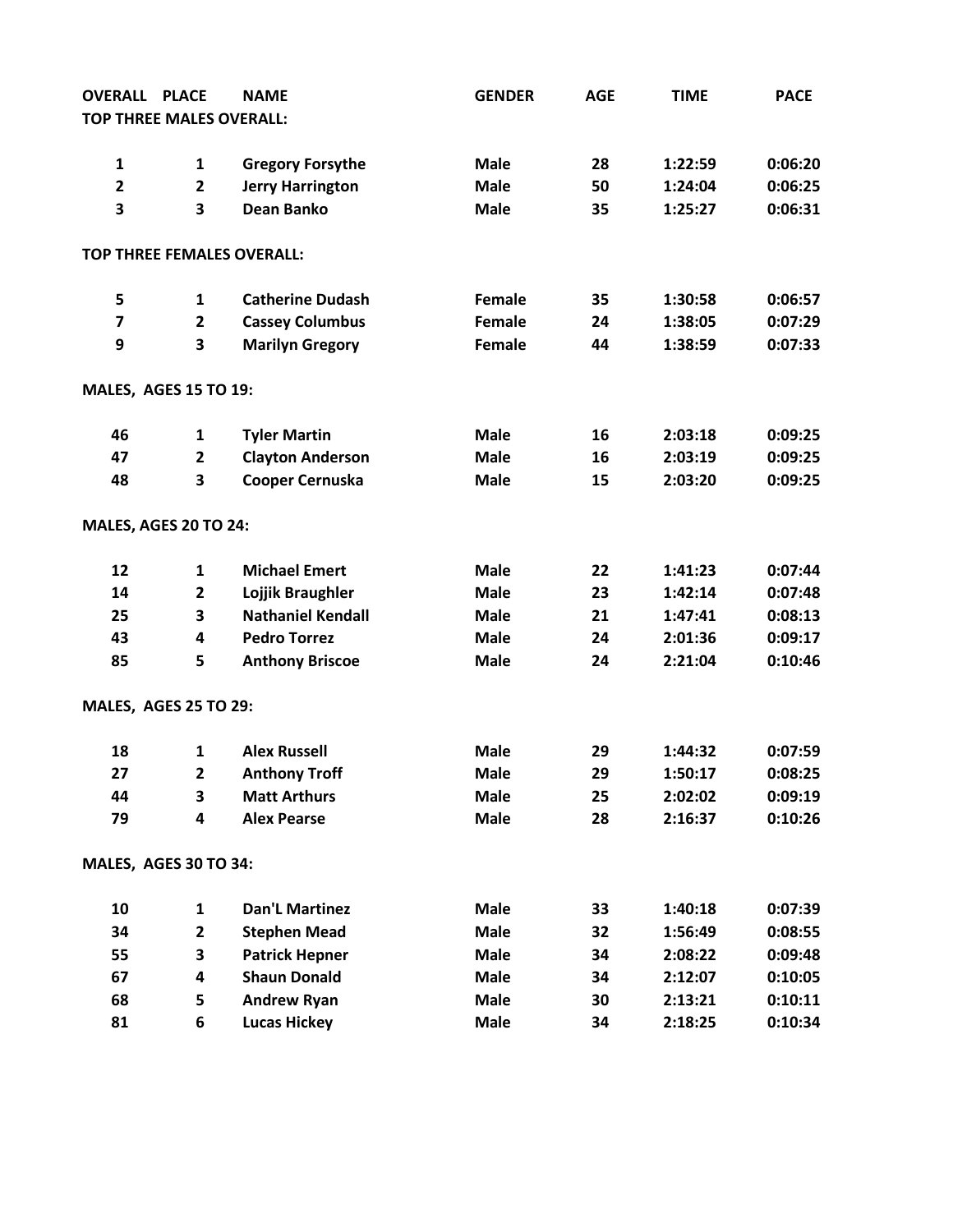| <b>OVERALL PLACE</b>  |                              | <b>NAME</b>                | <b>GENDER</b> | <b>AGE</b> | <b>TIME</b> | <b>PACE</b> |
|-----------------------|------------------------------|----------------------------|---------------|------------|-------------|-------------|
|                       | <b>MALES, AGES 35 TO 39:</b> |                            |               |            |             |             |
|                       |                              |                            |               |            |             |             |
| 6                     | $\mathbf{1}$                 | <b>Jason Androff</b>       | <b>Male</b>   | 38         | 1:31:04     | 0:06:57     |
| 11                    | $\mathbf{2}$                 | <b>Bradley Kirkwood</b>    | <b>Male</b>   | 35         | 1:41:17     | 0:07:44     |
| 13                    | 3                            | <b>Anthony Steffey</b>     | <b>Male</b>   | 39         | 1:42:10     | 0:07:48     |
| 22                    | 4                            | <b>Tim Heusey</b>          | <b>Male</b>   | 38         | 1:46:25     | 0:08:07     |
| 35                    | 5                            | Joe Manojlovich            | <b>Male</b>   | 38         | 1:56:57     | 0:08:56     |
| 54                    | 6                            | <b>Robert McGovern</b>     | <b>Male</b>   | 35         | 2:07:48     | 0:09:45     |
| 75                    | $\overline{\mathbf{z}}$      | <b>Scott Valazak</b>       | <b>Male</b>   | 38         | 2:13:51     | 0:10:13     |
| 110                   | 8                            | <b>Charles Deckard</b>     | <b>Male</b>   | 36         | 2:40:22     | 0:12:15     |
| MALES, AGES 40 TO 44: |                              |                            |               |            |             |             |
| 8                     | 1                            | <b>Brandon Vick</b>        | <b>Male</b>   | 41         | 1:38:28     | 0:07:31     |
| 16                    | $\mathbf{2}$                 | <b>Robert Manzi</b>        | <b>Male</b>   | 41         | 1:42:35     | 0:07:50     |
| 51                    | 3                            | <b>Nolan Diestro</b>       | <b>Male</b>   | 41         | 2:06:24     | 0:09:39     |
| 73                    | 4                            | <b>Brian Croftcheck</b>    | <b>Male</b>   | 43         | 2:13:46     | 0:10:13     |
| 82                    | 5                            | <b>Machel Drahnak</b>      | <b>Male</b>   | 44         | 2:18:48     | 0:10:36     |
| 98                    | 6                            | <b>Buzz Deckard</b>        | <b>Male</b>   | 41         | 2:32:22     | 0:11:38     |
| 108                   | $\overline{\mathbf{z}}$      | <b>Brian Dumm</b>          | <b>Male</b>   | 41         | 2:38:37     | 0:12:06     |
|                       | <b>MALES, AGES 45 TO 49:</b> |                            |               |            |             |             |
| 4                     | 1                            | <b>Bill Hengst</b>         | <b>Male</b>   | 47         | 1:29:30     | 0:06:50     |
| 15                    | $\overline{\mathbf{c}}$      | <b>Rabih Chaer</b>         | <b>Male</b>   | 45         | 1:42:31     | 0:07:50     |
| 17                    | 3                            | <b>Jude Thomas</b>         | <b>Male</b>   | 49         | 1:43:37     | 0:07:55     |
| 31                    | 4                            | <b>Christopher Grainer</b> | <b>Male</b>   | 45         | 1:52:16     | 0:08:34     |
| 52                    | 5                            | <b>Peter Gokey</b>         | <b>Male</b>   | 49         | 2:07:26     | 0:09:44     |
| 57                    | 6                            | <b>Terry Brown</b>         | <b>Male</b>   | 45         | 2:09:16     | 0:09:52     |
| 59                    | 7                            | <b>Jason Young</b>         | <b>Male</b>   | 49         | 2:09:48     | 0:09:55     |
| 66                    | 8                            | <b>Oliver Herndon</b>      | <b>Male</b>   | 47         | 2:12:05     | 0:10:05     |
| 72                    | 9                            | <b>Brian Giachetti</b>     | <b>Male</b>   | 48         | 2:13:48     | 0:10:13     |
| 96                    | 10                           | <b>Dane Magoon</b>         | <b>Male</b>   | 49         | 2:29:54     | 0:11:27     |
| 112                   | 11                           | <b>Adam Clawson</b>        | <b>Male</b>   | 48         | 2:41:14     | 0:12:18     |
|                       | <b>MALES, AGES 50 TO 54:</b> |                            |               |            |             |             |
| 19                    | 1                            | Joe Johns                  | <b>Male</b>   | 51         | 1:45:03     | 0:08:01     |
| 20                    | $\overline{\mathbf{2}}$      | <b>James Mckelvey</b>      | <b>Male</b>   | 51         | 1:45:43     | 0:08:04     |
| 33                    | 3                            | <b>Doug Bostich</b>        | <b>Male</b>   | 50         | 1:55:46     | 0:08:50     |
| 45                    | 4                            | <b>Frank Wei</b>           | <b>Male</b>   | 50         | 2:02:36     | 0:09:22     |
| 100                   | 5                            | <b>Scott Bowman</b>        | <b>Male</b>   | 53         | 2:33:37     | 0:11:44     |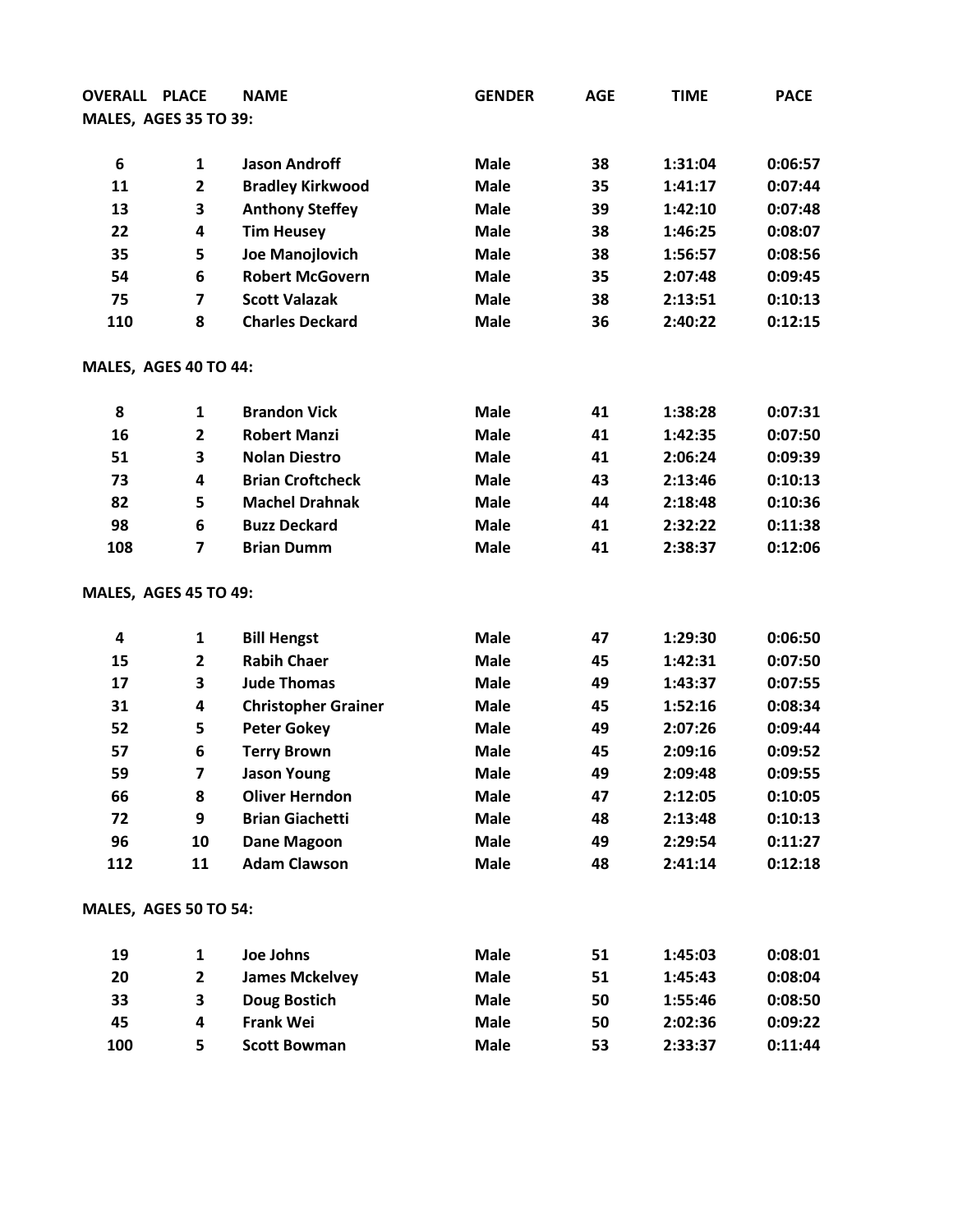| <b>OVERALL PLACE</b>         |                         | <b>NAME</b>               | <b>GENDER</b> | <b>AGE</b> | <b>TIME</b> | <b>PACE</b> |
|------------------------------|-------------------------|---------------------------|---------------|------------|-------------|-------------|
| <b>MALES, AGES 55 TO 59:</b> |                         |                           |               |            |             |             |
|                              |                         |                           |               |            |             |             |
| 21                           | $\mathbf{1}$            | <b>Dan McQuiston</b>      | <b>Male</b>   | 57         | 1:45:43     | 0:08:04     |
| 28                           | $\mathbf{2}$            | <b>Ron Burket</b>         | <b>Male</b>   | 58         | 1:50:21     | 0:08:25     |
| 30                           | 3                       | Jim Csonka                | <b>Male</b>   | 57         | 1:51:42     | 0:08:32     |
| 32                           | 4                       | <b>Miles Brkovich Sr.</b> | <b>Male</b>   | 58         | 1:55:03     | 0:08:47     |
| 63                           | 5                       | <b>Patrick Scanlon</b>    | <b>Male</b>   | 59         | 2:10:31     | 0:09:58     |
| 89                           | 6                       | <b>George Romanish</b>    | <b>Male</b>   | 56         | 2:24:34     | 0:11:02     |
| 115                          | $\overline{\mathbf{z}}$ | <b>Michael Unger</b>      | <b>Male</b>   | 56         | 2:46:31     | 0:12:43     |
| 126                          | 8                       | <b>Mike Riggenbach</b>    | <b>Male</b>   | 57         | 3:25:25     | 0:15:41     |
| MALES, AGES 60 TO 64:        |                         |                           |               |            |             |             |
| 50                           | 1                       | John Pryde                | <b>Male</b>   | 64         | 2:04:52     | 0:09:32     |
| 93                           | $\overline{2}$          | <b>Ed Hlebechuk</b>       | <b>Male</b>   | 62         | 2:26:35     | 0:11:11     |
| 95                           | 3                       | <b>Ron Orr</b>            | <b>Male</b>   | 63         | 2:28:14     | 0:11:19     |
| <b>MALES, AGES 65 TO 69:</b> |                         |                           |               |            |             |             |
| 42                           | $\mathbf{1}$            | <b>Bill Serafin</b>       | <b>Male</b>   | 69         | 2:00:00     | 0:09:10     |
| 105                          | $\mathbf{2}$            | <b>Robert Walker</b>      | <b>Male</b>   | 67         | 2:37:36     | 0:12:02     |
| <b>MALES, AGES 70 TO 74:</b> |                         |                           |               |            |             |             |
| 69                           | 1                       | <b>William Stroup</b>     | <b>Male</b>   | 71         | 2:13:33     | 0:10:12     |
| 99                           | $\mathbf{2}$            | <b>Paul Upson</b>         | <b>Male</b>   | 74         | 2:33:01     | 0:11:41     |
| <b>MALES, AGES 85 TO 89:</b> |                         |                           |               |            |             |             |
|                              |                         |                           |               |            |             |             |
| 128                          | $\mathbf{1}$            | <b>Don Taylor</b>         | <b>Male</b>   | 87         | 3:35:39     | 0:16:28     |
| FEMALES, AGES 16 TO 19:      |                         |                           |               |            |             |             |
| 23                           | 1                       | <b>Maddie Rodgers</b>     | Female        | 19         | 1:46:41     | 0:08:09     |
| 70                           | $\mathbf{2}$            | <b>Paige Mcmullen</b>     | Female        | 16         | 2:13:34     | 0:10:12     |
| 71                           | 3                       | <b>Elizabeth Sopata</b>   | Female        | 16         | 2:13:34     | 0:10:12     |
| FEMALES, AGES 20 TO 24:      |                         |                           |               |            |             |             |
| 97                           | $\mathbf{1}$            | <b>Samantha Peer</b>      | Female        | 24         | 2:31:36     | 0:11:34     |
| 106                          | $\mathbf{2}$            | <b>Nicole Reindel</b>     | Female        | 23         | 2:38:19     | 0:12:05     |
| 122                          | 3                       | <b>Emily Ellerbrock</b>   | Female        | 22         | 3:06:27     | 0:14:14     |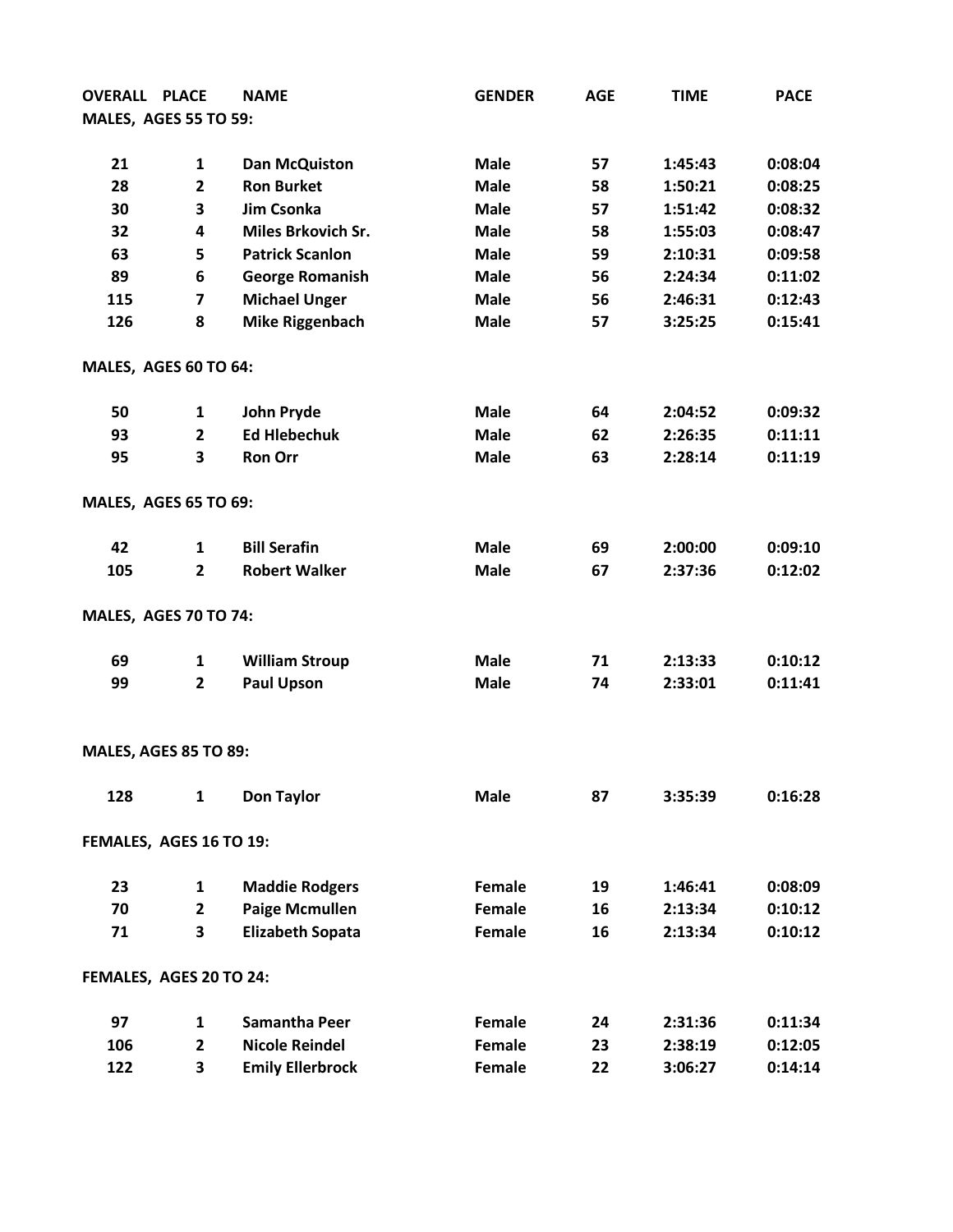| <b>OVERALL</b>          | <b>PLACE</b>            | <b>NAME</b>              | <b>GENDER</b> | <b>AGE</b> | <b>TIME</b> | <b>PACE</b> |
|-------------------------|-------------------------|--------------------------|---------------|------------|-------------|-------------|
| FEMALES, AGES 25 TO 29: |                         |                          |               |            |             |             |
|                         |                         |                          |               |            |             |             |
| 41                      | $\mathbf{1}$            | <b>Jamie Emert</b>       | Female        | 25         | 1:59:56     | 0:09:09     |
| 49                      | $\overline{\mathbf{2}}$ | <b>Brianna Walker</b>    | Female        | 29         | 2:03:27     | 0:09:25     |
| 53                      | 3                       | <b>Kerry Flynn</b>       | Female        | 29         | 2:07:48     | 0:09:45     |
| 60                      | 4                       | Dani Skolnekovich        | Female        | 25         | 2:09:50     | 0:09:55     |
| 77                      | 5                       | <b>Meggan Lippert</b>    | <b>Female</b> | 27         | 2:15:04     | 0:10:19     |
| 102                     | 6                       | Jennifer Szuminsky       | Female        | 28         | 2:33:54     | 0:11:45     |
| 117                     | $\overline{\mathbf{z}}$ | <b>Anne Pinsoneault</b>  | Female        | 26         | 2:47:53     | 0:12:49     |
| 118                     | 8                       | <b>Robin Pinsoneault</b> | Female        | 28         | 2:47:55     | 0:12:49     |
| FEMALES, AGES 30 TO 34: |                         |                          |               |            |             |             |
| 24                      | 1                       | <b>Corinna Lowe</b>      | Female        | 33         | 1:47:32     | 0:08:13     |
| 36                      | $\overline{2}$          | <b>Stephanie Putt</b>    | Female        | 33         | 1:57:30     | 0:08:58     |
| 37                      | 3                       | <b>Carrie Zimmy-Shea</b> | Female        | 32         | 1:58:42     | 0:09:04     |
| 56                      | 4                       | <b>Callie Burnstein</b>  | <b>Female</b> | 32         | 2:09:14     | 0:09:52     |
| 61                      | 5                       | <b>Heather Frayvolt</b>  | Female        | 31         | 2:10:06     | 0:09:56     |
| 62                      | 6                       | <b>Lisa Kiser</b>        | Female        | 34         | 2:10:17     | 0:09:57     |
| 91                      | $\overline{\mathbf{z}}$ | <b>Faith Bellinger</b>   | Female        | 33         | 2:26:02     | 0:11:09     |
| 116                     | 8                       | <b>Katie Donald</b>      | Female        | 31         | 2:46:53     | 0:12:44     |
| FEMALES, AGES 35 TO 39: |                         |                          |               |            |             |             |
| 58                      | $\mathbf{1}$            | <b>Wendy Banfield</b>    | Female        | 38         | 2:09:31     | 0:09:53     |
| 64                      | $\overline{\mathbf{2}}$ | Kensy Lewandowski        | Female        | 37         | 2:12:00     | 0:10:05     |
| 65                      | 3                       | <b>Erin Hepfl</b>        | Female        | 38         | 2:12:03     | 0:10:05     |
| 76                      | 4                       | Dianna Kinnard           | Female        | 37         | 2:14:07     | 0:10:14     |
| 78                      | 5                       | <b>Leslie Bradley</b>    | Female        | 39         | 2:16:31     | 0:10:25     |
| 80                      | 6                       | <b>Kelly Dumm</b>        | Female        | 39         | 2:18:14     | 0:10:33     |
| 84                      | 7                       | <b>Elizabeth Clinger</b> | Female        | 36         | 2:20:53     | 0:10:45     |
| 90                      | 8                       | <b>Beth Healy</b>        | Female        | 36         | 2:25:32     | 0:11:07     |
| 120                     | 9                       | <b>Misty Wilson</b>      | Female        | 36         | 3:03:39     | 0:14:01     |
| 123                     | 10                      | <b>Nettie Albohali</b>   | Female        | 35         | 3:15:10     | 0:14:54     |
| 124                     | 11                      | <b>Alena Gourley</b>     | Female        | 37         | 3:15:11     | 0:14:54     |
| FEMALES, AGES 40 TO 44: |                         |                          |               |            |             |             |
| 38                      | $\mathbf{1}$            | <b>Julie Shirley</b>     | Female        | 41         | 1:58:49     | 0:09:04     |
| 40                      | $\mathbf 2$             | <b>Evelyn Gill</b>       | Female        | 43         | 1:59:39     | 0:09:08     |
| 74                      | 3                       | <b>Debra Geisel</b>      | Female        | 40         | 2:13:50     | 0:10:13     |
| 83                      | 4                       | <b>Erin Hubbard</b>      | Female        | 41         | 2:19:13     | 0:10:38     |
| 86                      | 5                       | <b>Julie Williams</b>    | Female        | 42         | 2:22:56     | 0:10:55     |
| 94                      | 6                       | Lee Ann Tilghman         | Female        | 42         | 2:28:12     | 0:11:19     |